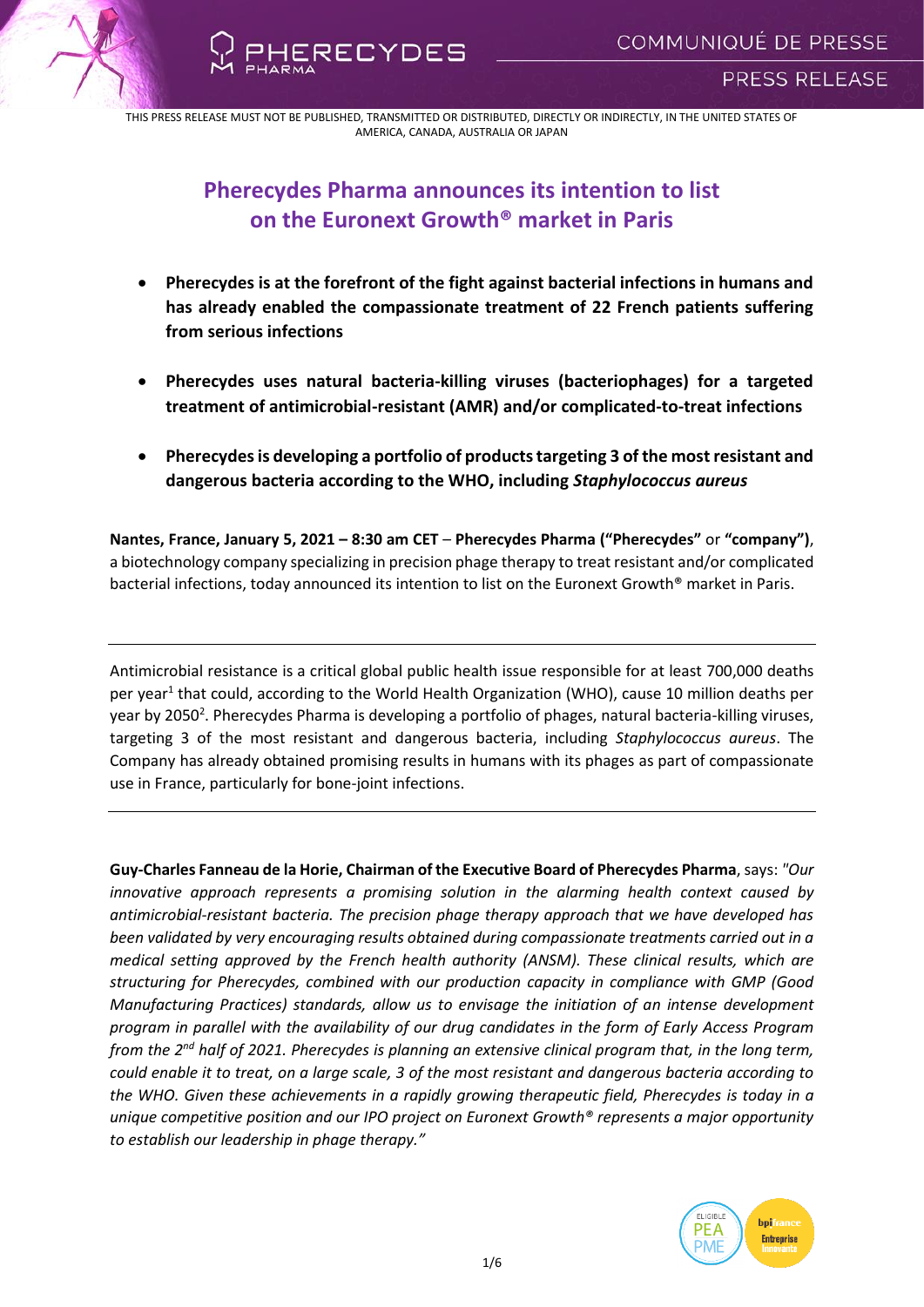## **Antimicrobial resistance, a critical global public health issue**

RECYDES

With at least 700,000 deaths each year worldwide from resistant bacterial infections<sup>1</sup>, the fight against antimicrobial resistance is one of the WHO's major priorities. In the absence of an effective therapeutic solution, antimicrobial resistance could be responsible for 10 million deaths per year by 2050<sup>2</sup>.

Antimicrobial resistance also represents an extremely heavy and growing societal cost to health systems, estimated at between \$20,000 and \$80,000 per patient in OECD countries according to the ECDC<sup>3</sup>. In the United States, infections related to antimicrobial resistance cost approximately \$20 billion annually (plus a \$35 billion loss in productivity).

Given this alarming situation, the development of alternative treatments, such as phage therapy, has become a top priority, especially since no new class of antibiotics has been approved since 1982<sup>4</sup>.

## **Phage therapy: a promising solution to treat resistant infections**

Phage therapy, the treatment of resistant bacterial infections by phages, is emerging as a promising solution to the problem of antimicrobial resistance. Phages are natural viruses that exclusively target bacteria and are completely harmless to humans. Each phage targets a specific bacterial species to inject its DNA, reproduce itself, then destroy the bacteria and replicate this operation to the last existing bacteria.

## **Pherecydes' precision phage therapy: an innovative approach to personalized healthcare**

Pherecydes' innovative approach allows the screening and characterization of large quantities of phages to select only the most efficient ones on bacterial strains of interest. The most efficient phages are then isolated, characterized, tested and produced under controlled conditions. When a bacterial strain responsible for a serious resistant and/or complicated infection is sent to Pherecydes, the activity of the phages is evaluated according to a "phagogram", with reference to the antibiogram, to select the most active ones and thus propose an individualized treatment plan.

In order to meet the pharmaceutical quality criteria, Pherecydes has set up industrial partnerships to produce its phages according to GMP (Good Manufacturing Practices) standards, allowing it to combine efficacy, purity and reproducibility.

# **A diversified product portfolio protected by international patents**

Pherecydes Pharma has selected as priority targets for its phages three bacteria considered by the WHO as the most dangerous and in particular responsible for serious infections:

- *Staphylococcus aureus*, initially targeted by Pherecydes in two indications, bone and joint infections on prostheses and diabetic foot ulcers;
- *Pseudomonas aeruginosa,* initially in ventilation-associated pneumonia and cystic fibrosisassociated pneumonia;
- *Escherichia coli*, primarily in complicated urinary tract infections before other indications.

**.** 



<sup>1</sup> <https://amr-review.org/>

<sup>2</sup> Report by Jim O'Neill, 2016

<sup>3</sup> <https://www.ecdc.europa.eu/sites/default/files/documents/surveillance-antimicrobial-resistance-Europe-2019.pdf>

<sup>4</sup> Carb-[X https://carb-x.org/about/global-threat](https://carb-x.org/about/global-threat)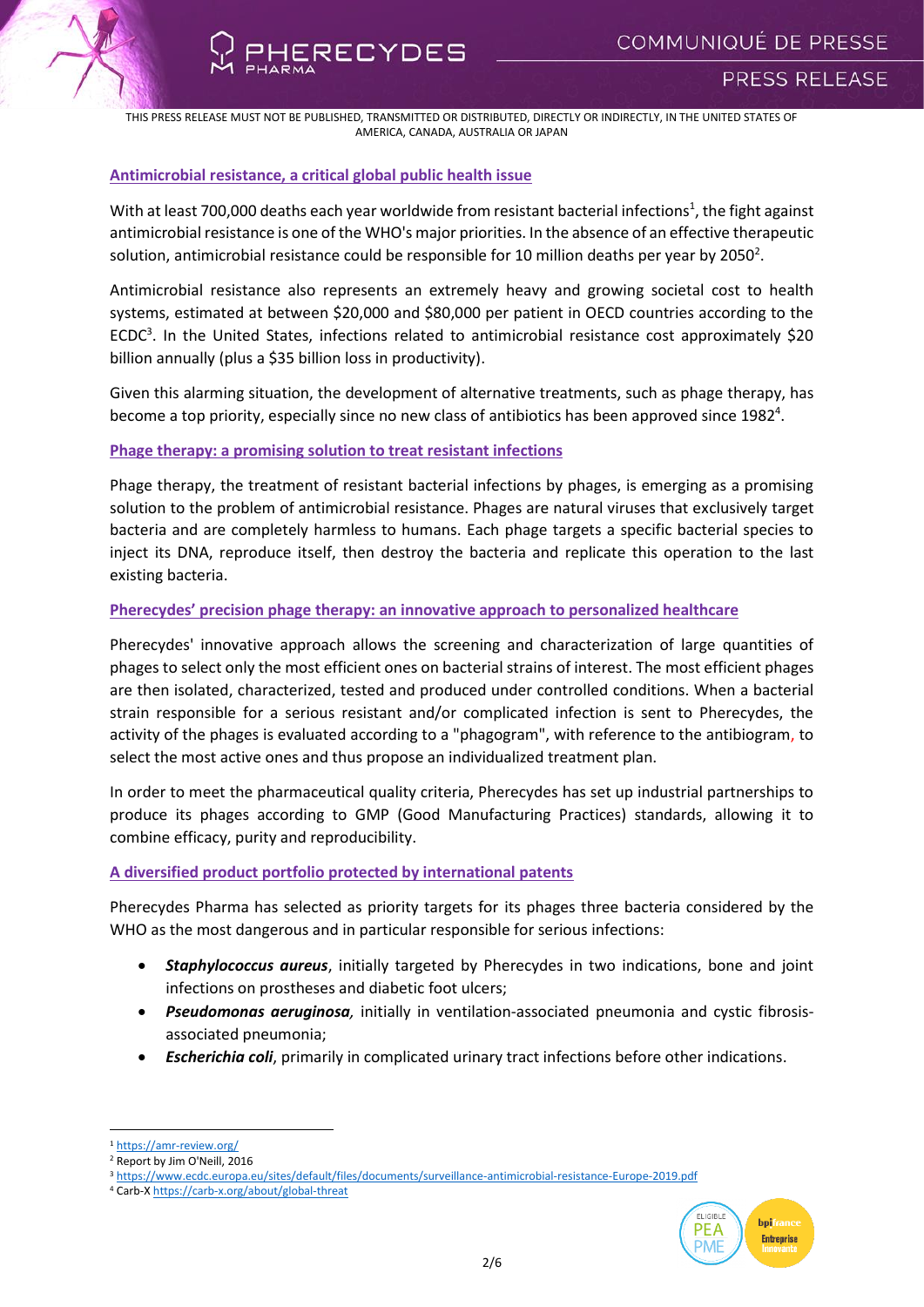

ERECYDES

These three bacteria alone are responsible for more than two-thirds of hospital-acquired resistant infections in industrialized countries<sup>5</sup> and represent a cost of \$5 billion in Europe and the United States<sup>6</sup>.

Pherecydes is currently developing a portfolio of 2 anti-*Staphylococcus aureus* phages, 4 anti-*Pseudomonas aeruginosa* phages and 5 anti-*Escherichia coli* phages, ensuring a very broad coverage of the targeted bacterial species.

To protect its discoveries, Pherecydes has a proactive intellectual property policy that covers phages, their variants and all associations including at least one of its phages. Today, the Company owns 4 patents, including some already granted in the United States, Europe and other important countries such as Israel, Australia, Hong Kong and Japan.

## **Pherecydes benefits from excellent results observed in humans in the context of compassionate use**

Pherecydes has successfully applied its precision phage therapy in compassionate use under the supervision of the French National Agency for the Safety of Medicines (ANSM). To date, 22 patients have received treatments with Pherecydes' phages in prominent French hospitals. More than 7 different indications have been treated with the anti-*Staphylococcus aureus* and anti-*Pseudomonas aeruginosa* phages, including a majority of bone and joint infections on hip or knee prostheses. The excellent results observed in patients treated in this context have been the subject of several scientific publications and/or presentations at international congresses, the most recent publication being in the scientific journal Frontiers in Medicine last November<sup>7</sup>.

**A highly de-risked development strategy based on the choice of priority indications, the success of compassionate treatments and the Phagogram** 

Pherecydes Pharma is planning to deploy its strategy around three priorities:

**1. Clinical development of its phages in the most critical indications**

# *Staphylococcus aureus***: high global priority according to the WHO (level 2 out of 3)<sup>8</sup>**

Pherecydes is planning to conduct two Phase I/II clinical trials, in bone and joint infections on prostheses and in diabetic foot ulcer infection, respectively. The study protocol in bone and joint infections was conducted according to the recommendations of the European Medicines Agency (EMA). The main objective is to evaluate the efficacy and tolerance of phages in association with the DAIR (Debridement, Antibiotics, Implant Retention) procedure. The start of the study is planned for mid-2021 and the first results are expected at the end of 2022. The study in diabetic foot ulcer infection is expected to start at the end of 2022.

<sup>8</sup> https://www.who.int/fr/news/item/27-02-2017-who-publishes-list-of-bacteria-for-which-new-antibiotics-are-urgently-needed



<sup>1</sup> <sup>5</sup> Opatowski M - Hospitalisations with infections related to antimicrobial-resistant bacteria from the French nationwide hospital discharge database, 2016

<sup>6</sup> Hôpital et ville - CDC (Centers for disease Control and Prevention) – Antibiotic Resistance Threats in the US;

https://www.ecdc.europa.eu/sites/default/files/documents/surveillance-antimicrobial-resistance-Europe-2019.pdf

<sup>7</sup> https://www.frontiersin.org/articles/10.3389/fmed.2020.570572/full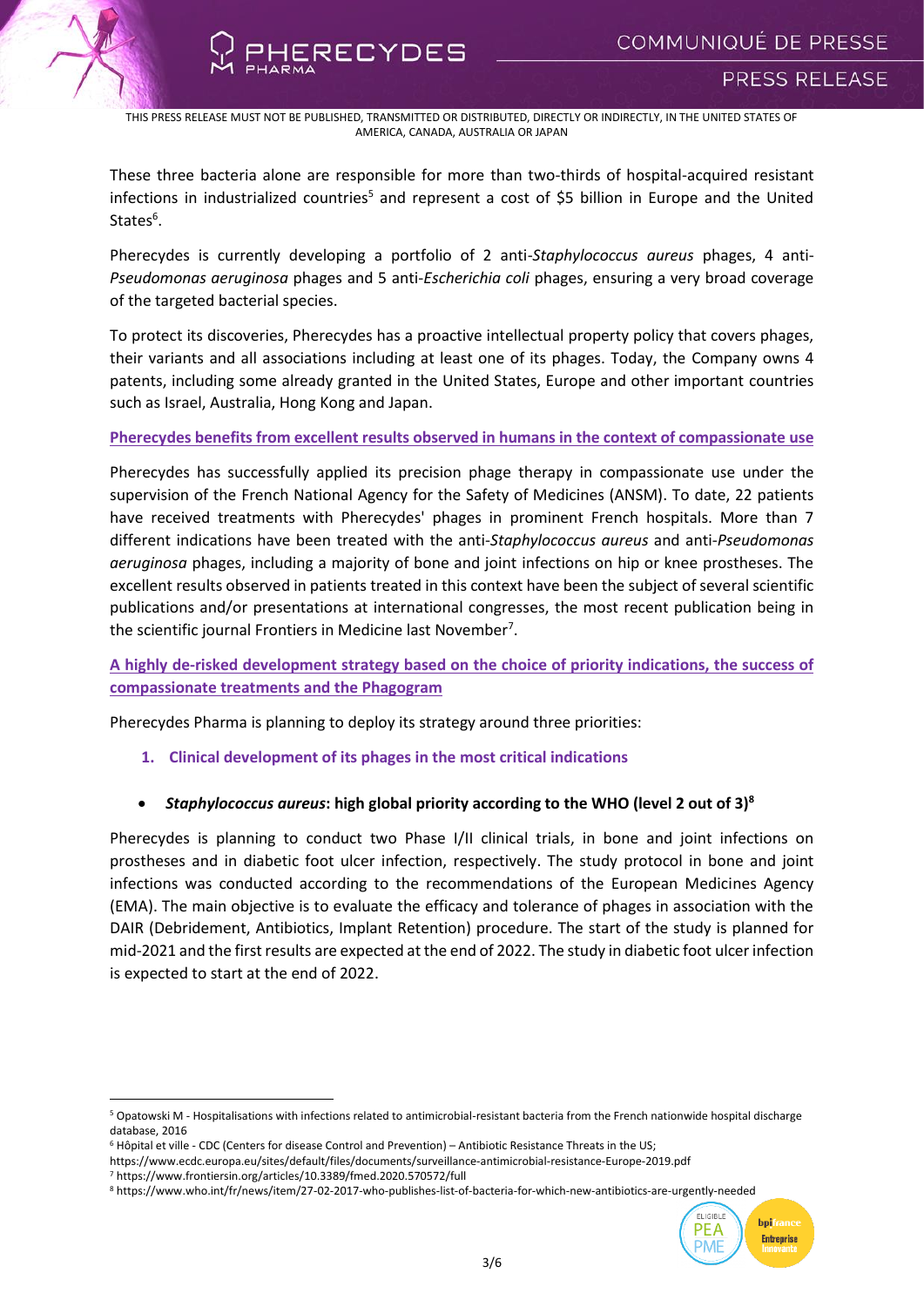**RECYDES** 

Two other studies, funded by public programs (PHRC<sup>9</sup>), will be launched in 2021 in these indications with Pherecydes phages, one at the initiative of the Bordeaux University Hospital (bone and joint infections), the other at the initiative of the Nîmes University Hospital (diabetic foot ulcer).

# *Pseudomonas aeruginosa***: global critical priority according to the WHO (level 1 out of 3)<sup>9</sup>**

Pherecydes has already conducted several preclinical studies with anti-*Pseudomonas aeruginosa* phages in respiratory tract infection models. The results obtained have been positive, comparable to the efficacy of reference antibiotics with much simpler administration schemes: nebulization or nasal instillations in a few administrations. Pherecydes intends to initiate phase I/II clinical development in these indications in early 2023.

# *Escherichia coli***: global critical priority according to the WHO (level 1 out of 3)<sup>10</sup>**

Pherecydes will conduct a Phase I/II study to demonstrate that its anti-*Escherichia coli* phages have antimicrobial activity in complicated urinary tract infections. It is expected to start early 2023.

# **2. Availability of phages within the framework of Early Access Programs**

Early Access Programs are issued by the ANSM to allow certain categories of patients in France to use drugs that have not yet received Marketing Authorizations (MA).

Given the substantial medical need and the encouraging results obtained with Pherecydes phages in compassionate treatments, in March 2019 an ANSM Temporary Specialized Scientific Committee (CSST) gave a favorable opinion for the granting of Early Access Programs for the anti-*Pseudomonas aeruginosa* and anti-*Staphylococcus aureus* phages, if the latter are produced in a GMP environment.

In November 2020, Pherecydes began the production of phages according to GMP industrial standards for the needs of its clinical studies and plans to make them available in France within the framework of Early Access Programs starting from the second half of 2021. These Early Access Programs would address an urgent medical need in the very short term, as more than 23,500 patients suffer from resistant infections linked to these two bacteria in France. This availability may be subject to invoicing and therefore generate revenue.

## **3. Development of Phagogram 2.0**

1

The Company has developed a technique called "Phagogram", which tests the sensitivity of a patient's bacterial strain to several phages. Over the past three years, Pherecydes has performed more than 80 phagograms on clinical strains and hundreds of experiments to refine and standardize the techniques used.

The Company is currently working on a new Phagogram methodology to increase the speed, reliability, reproducibility and sensitivity of the tests performed. In the short term, the new version of this test could be CE marked.

The long-term objective is to make precision phage therapy easily accessible to all, through a largescale deployment of the solution to other players closer to patients, such as private analysis laboratories, hospitals, etc.

<sup>10</sup> https://www.who.int/fr/news/item/27-02-2017-who-publishes-list-of-bacteria-for-which-new-antibiotics-are-urgently-needed



<sup>9</sup> PHRC: *Programme hospitalier de recherche clinique* (hospital clinical research program)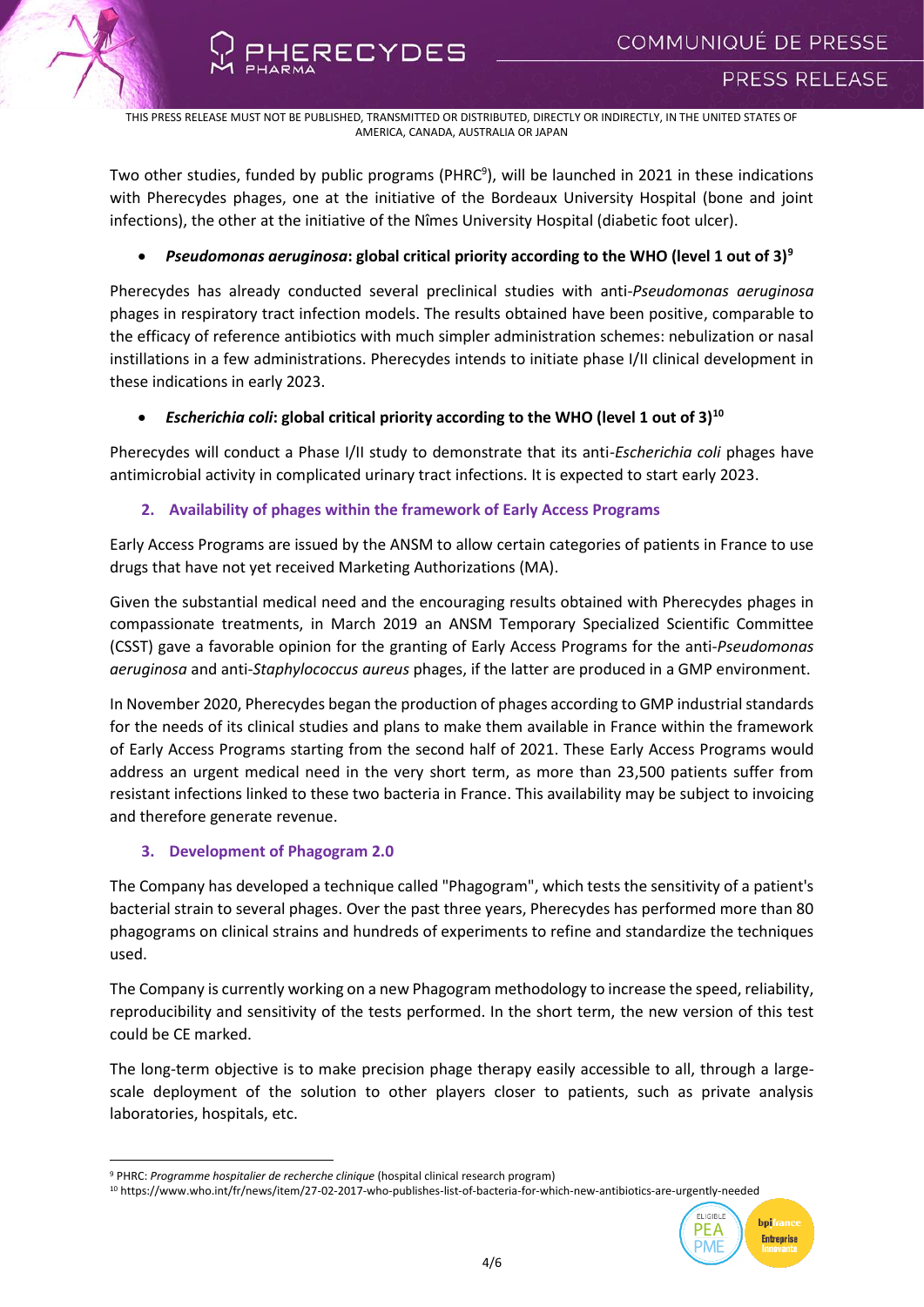



## **Information on Pherecydes Pharma's IPO on Euronext Growth® in Paris**

Copies of the *Document d'Information* is available free of charge from Pherecydes Pharma, and on the websites of Pherecydes Pharma [\(www.pherecydes-pharma.com\)](http://www.pherecydes-pharma.com/) and Euronext [\(www.euronext.com\)](http://www.euronext.com/).

For a description of the risks and uncertainties that could affect the results, financial position, performance and achievements of Pherecydes Pharma, please see the "Risk Factors" section of the *Document d'Information*, which is available on the websites of Pherecydes Pharma (pherecydespharma.com) and Euronext [\(www.euronext.com\)](http://www.euronext.com/).

The subscription price and the terms and conditions of the offer will be announced when the Offering period opens, which is expected to take place in the coming weeks.

# **You can find all relevant information about Pherecydes Pharma's IPO project at**

[www.pherecydes-finance.com](http://www.pherecydes-finance.com/)

## **About Pherecydes Pharma**

Founded in 2006, Pherecydes Pharma is a biotechnology company that develops treatments against resistant bacterial infections, responsible for many serious infections. The Company has developed an innovative approach, precision phage therapy, based on the use of phages, natural bacteria-killing viruses. Pherecydes Pharma is developing a portfolio of phages targeting 3 of the most resistant and dangerous bacteria, which alone account for more than two thirds of hospital-acquired resistant infections: *Staphylococcus aureus, Escherichia coli* and *Pseudomonas aeruginosa*. The concept of precision phage therapy has been successfully applied in 22 patients in the context of compassionate use, under the supervision of the French National Agency for the Safety of Medicines (ANSM). Headquartered in Nantes, Pherecydes Pharma has a team of 21 experts from the pharmaceutical industry, biotechnology sector and academic research.

For more information, [www.pherecydes-pharma.com](file:///C:/Users/Newcap/AppData/Local/Microsoft/Windows/INetCache/Content.Outlook/VSUEWB7P/www.pherecydes-pharma.com)

#### **Contacts**

**Pherecydes Pharma** Philippe Rousseau CFO [investors@pherecydes](mailto:investors@pherecydes-pharma.com)[pharma.com](mailto:investors@pherecydes-pharma.com)

**NewCap** Dusan Oresansky Investor Relations [pherecydes@newcap.eu](mailto:pherecydes@newcap.eu) T.: +33 1 44 71 94 92

NewCap Nicolas Merigeau Media Relations [pherecydes@newcap.eu](mailto:pherecydes@newcap.eu) T.: +33 1 44 71 94 98

#### **Disclaimer**

*This document does not constitute or should not be considered as a public offering, an offer to subscribe company's securities or a public solicitation in preparation for a public offering of Pherecydes Pharma's securities. Pursuant to the provisions of Article L.411-2 of the French Monetary and Financial Code and Article 211-2 of the General Regulations of the French Market Authority (Autorité* des Marchés Financiers *- AMF), any offer for a total*